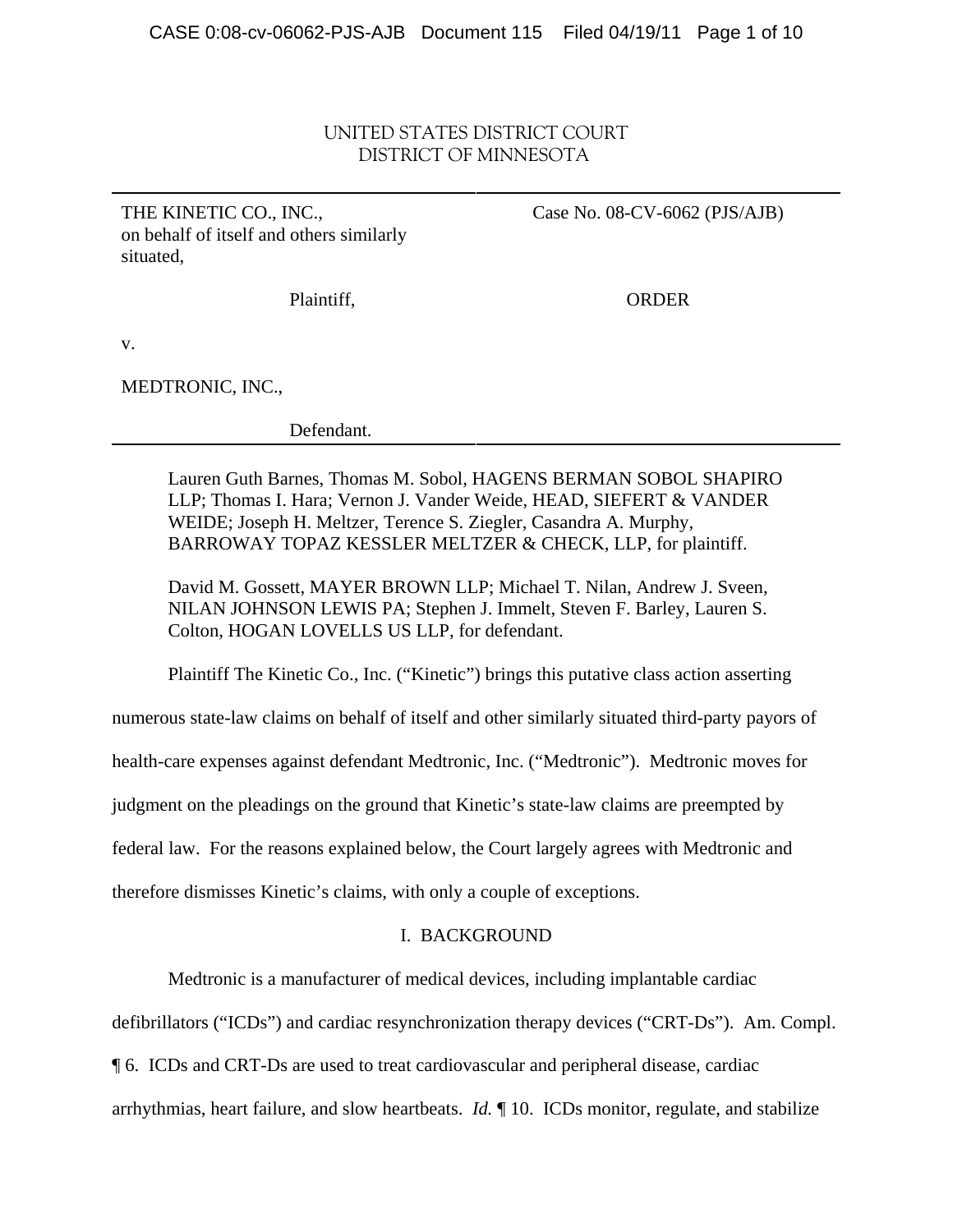#### CASE 0:08-cv-06062-PJS-AJB Document 115 Filed 04/19/11 Page 2 of 10

the heart in the event of sudden heart failure or a change in the heart's rhythm. *Id.* ¶ 11. CRT-Ds supply mild electrical impulses to the lower chambers of the heart to treat heart-failure symptoms and allow the heart to beat in a normal sequence. *Id.* ¶ 14.

In April 2004, the FDA announced a Class I recall of two models of Medtronic ICDs.<sup>1</sup> *Id.*  $\parallel$  19. In February 2005, Medtronic initiated a recall of four additional models of ICDs and four models of CRT-Ds. *Id.* ¶¶ 22-23. All of these devices experienced a problem with their batteries that could cause the devices to fail. *Id.* ¶ 25. Kinetic alleges that Medtronic knew of this battery problem as early as January 2003, but failed to immediately advise the FDA or the public about it. *Id.* ¶ 29. Instead, in fall 2003, Medtronic sought and received the FDA's permission to make a change in the batteries. *Id.* But Medtronic continued to sell its existing stock of defective devices at least until February 2005.<sup>2</sup> *Id.* 1 30.

Kinetic brings nine claims against Medtronic based on Medtronic's sales of these defective ICDs and CRT-Ds: (1) violation of Minnesota's False Statement in Advertising statute, Minn. Stat. § 325F.67; (2) violation of Minnesota's Deceptive Trade Practices Act, Minn. Stat. § 325D.44; (3) violation of Minnesota's Prevention of Consumer Fraud Act, Minn. Stat. § 325F.69; (4) unfair and deceptive trade practices under the laws of the other 49 states and the District of Columbia; (5) unjust enrichment; (6) breach of express warranty; (7) breach of

<sup>&</sup>lt;sup>1</sup>A Class I recall is instituted when there exists a reasonable probability that use of the product will cause serious injury or death. Am. Compl. ¶ 19.

<sup>&</sup>lt;sup>2</sup>Kinetic does not allege that Medtronic's continued sale of these devices violated the terms of the recalls. According to Medtronic, neither the Class I recall nor Medtronic's later recall (which Medtronic characterizes as nothing more than a voluntary letter to physicians recommending certain patient-management options) required Medtronic to replace the devices or withdraw them from the market.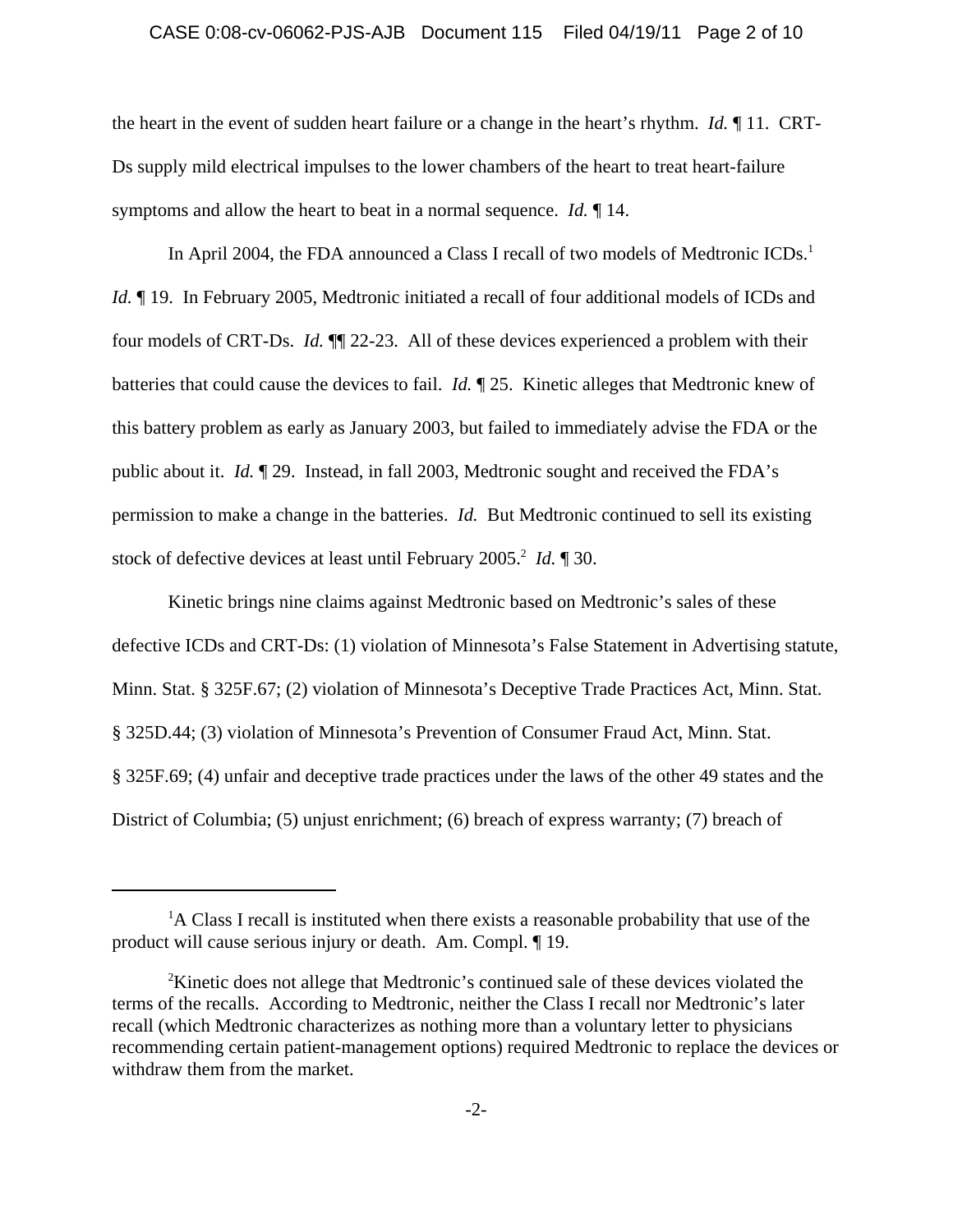implied warranty; (8) breach of assumed contractual warranty obligations; and

(9) misrepresentation by omission.

### II. ANALYSIS

### *A. Standard of Review*

In reviewing a motion for judgment on the pleadings under Fed. R. Civ. P. 12(c), a court applies the same standard used in reviewing a motion to dismiss for failure to state a claim under Fed. R. Civ. P. 12(b)(6). *Ashley Cnty. v. Pfizer, Inc.*, 552 F.3d 659, 665 (8th Cir. 2009). Under this standard, the court must accept as true all of the factual allegations in the complaint and draw all reasonable inferences in the plaintiff's favor. *Id.* Although the factual allegations in the complaint need not be detailed, they must be sufficient to "raise a right to relief above the speculative level . . . ." *Bell Atlantic Corp. v. Twombly*, 550 U.S. 544, 555 (2007).

## *B. Preemption*

Medtronic moves for judgment on the pleadings on the ground that all of Kinetic's claims are preempted under the 1976 Medical Device Amendments ("MDA"), 21 U.S.C. §§ 360c et seq., to the Food, Drug, and Cosmetic Act ("FDCA"), 21 U.S.C. §§ 301 et seq.<sup>3</sup> The Eighth

<sup>3</sup> Medtronic previously litigated and lost the preemption issue in a related case. *See In re Medtronic, Inc. Implantable Defibrillators Litig.*, 465 F. Supp. 2d 886 (D. Minn. 2006). Kinetic contends that, under the doctrine of offensive nonmutual collateral estoppel, Medtronic should be precluded from relitigating the preemption issue in this case. The Court disagrees. There are a host of reasons why offensive nonmutual collateral estoppel should not apply here, the most important of which is that the decision of a judge of this Court in *Implantable Defibrillators* predated both the Supreme Court's decision in *Riegel v. Medtronic, Inc.*, 552 U.S. 312 (2008), and the Eighth Circuit's decision in *In re Medtronic, Inc., Sprint Fidelis Leads Products Liability Litigation*, 623 F.3d 1200 (8th Cir. 2010). Both of those decisions significantly changed and clarified the law of preemption. Under these circumstances, giving preclusive effect to the *Implantable Defibrillators* decision would be unjust. *See Berger Transfer & Storage v. Cent. States, Se. & Sw. Areas Pension Fund*, 85 F.3d 1374, 1377 (8th Cir. 1996) ("If application of (continued...)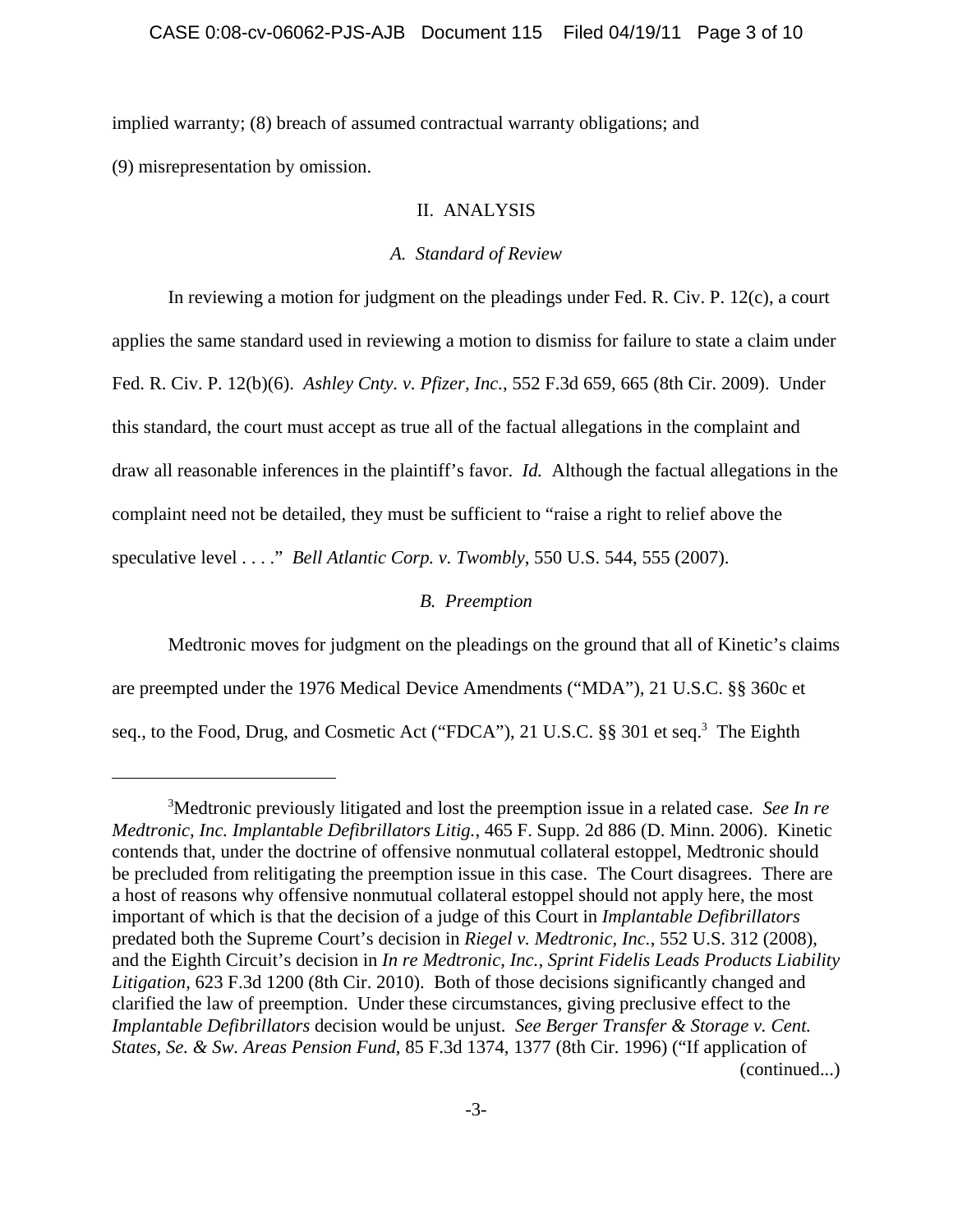Circuit recently summarized the law regarding federal preemption of state-law claims concerning

Class III medical devices:<sup>4</sup>

In the Medical Device Amendments to the Federal Food, Drug and Cosmetic Act ("MDA"), Congress authorized the Food and Drug Administration ("FDA") to regulate the safety and effectiveness of medical devices. . . . Before a new Class III device may be marketed, the manufacturer must assure the FDA through a rigorous Pre-Market Approval ("PMA") process that the device is safe and effective. Once the product is approved, the manufacturer may not change its design, manufacturing process, labeling, or other attributes that would affect safety or effectiveness without filing a PMA Supplement. 21 C.F.R. § 814.39(a). The PMA Supplement is reviewed using the same standard as the original PMA. *See generally* [*Riegel v. Medtronic, Inc.*, 552 U.S. 312,  $315-19(2008)$ ]...

The MDA contains an express preemption provision: no State "may establish or continue in effect with respect to a device . . . any requirement (1) which is different from, or in addition to, any requirement applicable under this chapter to the device, and (2) which relates to the safety or effectiveness of the device or to any other matter included in a requirement applicable to the device." 21 U.S.C. § 360k(a). In *Riegel*, the Court held that, for § 360k(a) preemption purposes, (i) FDA pre-market approval is "federal safety review" that results in federal "requirements" specific to the approved device, and (ii) common law product liability claims result in "state requirements" that are preempted to the extent they relate to the safety and effectiveness of the device and are "different from, or in addition to," the federal requirements established by PMA approval. 552 U.S. at 322-24, 128 S. Ct. 999. However, the Court noted, § 360k "does not prevent a State from providing a damages remedy for claims premised on a violation of

 $3$ (...continued)

offensive issue preclusion would be unfair to a defendant, a trial judge should not allow the use of offensive issue preclusion.").

<sup>&</sup>lt;sup>4</sup>A Class III device is "one that presents a potentially unreasonable risk of injuring patients or that is used to sustain life." *In re Medtronic, Inc., Sprint Fidelis Leads Prods. Liab. Litig.*, 623 F.3d 1200, 1203 (8th Cir. 2010); *see* 21 U.S.C. § 360c(a)(1)(C).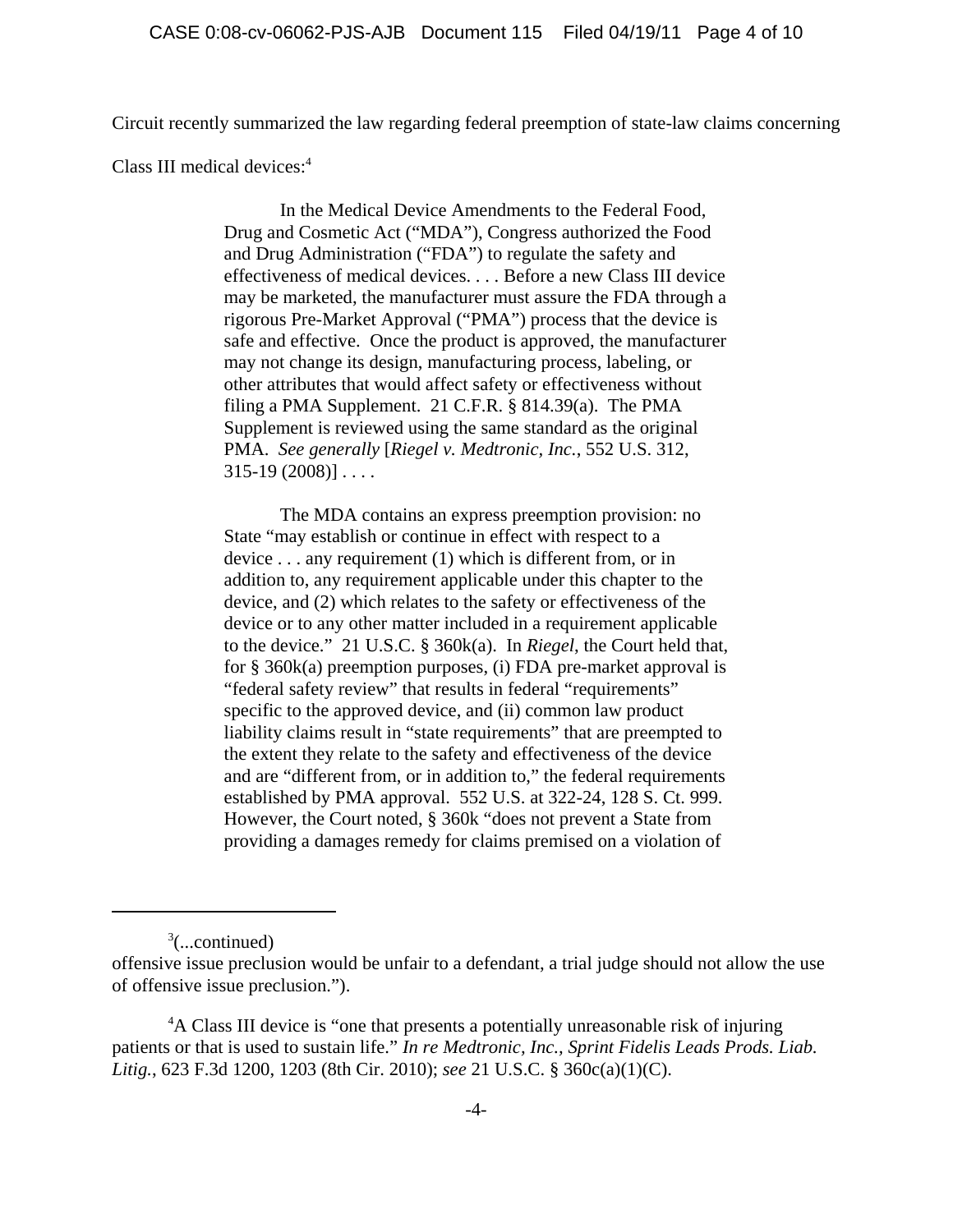FDA regulations; the state duties in such a case 'parallel,' rather than add to, federal requirements." *Id.* at 330, 128 S. Ct. 999.

The MDA also provides that all actions to enforce FDA requirements "shall be by and in the name of the United States," 21 U.S.C. § 337(a). In *Buckman Co. v. Plaintiffs' Legal Comm.*, 531 U.S. 341, 349 n.4, 121 S. Ct. 1012, 148 L. Ed. 2d 854 (2001), the Court construed § 337(a) as barring suits by private litigants "for noncompliance with the medical device provisions." Read together —

> *Riegel* and *Buckman* create a narrow gap through which a plaintiff's state-law claim must fit if it is to escape express or implied preemption. The plaintiff must be suing for conduct that *violates* the FDCA (or else his claim is expressly preempted by  $§$  360k(a)), but the plaintiff must not be suing *because* the conduct violates the FDCA (such a claim would be impliedly preempted under *Buckman*).

*In re Medtronic, Inc., Sprint Fidelis Leads Prods. Liab. Litig.*, 623 F.3d 1200, 1203-04 (8th Cir.

2010) [hereinafter *Sprint Fidelis*] (footnotes omitted) (quoting *Riley v. Cordis Corp.*, 625 F.

Supp. 2d 769, 777 (D. Minn. 2009).

With respect to all of the medical devices at issue in this case save one (the Model

7285<sup>5</sup>), there is no dispute that they are Class III devices that were approved by the FDA

pursuant to the PMA process and that, as a result, the FDA has established federal requirements

applicable to these devices. Under the MDA, then, Kinetic's claims are preempted to the extent

<sup>&</sup>lt;sup>5</sup>Medtronic does not move for judgment on preemption grounds with respect to the Model 7285, which Medtronic believes is a CRT-D that was never sold in the United States and was thus not subject to FDA approval. *See* Docket No. 93 at 10 n.1. At oral argument, Kinetic agreed that, if the Model 7285 was never sold in the United States and no members of the class paid for a Model 7285, Kinetic would voluntarily dismiss its claims with respect to that device. But Kinetic is not yet willing to concede that the Model 7285 was never sold in the United States. For the time being, therefore, Kinetic's claims survive insofar as they relate to the Model 7285.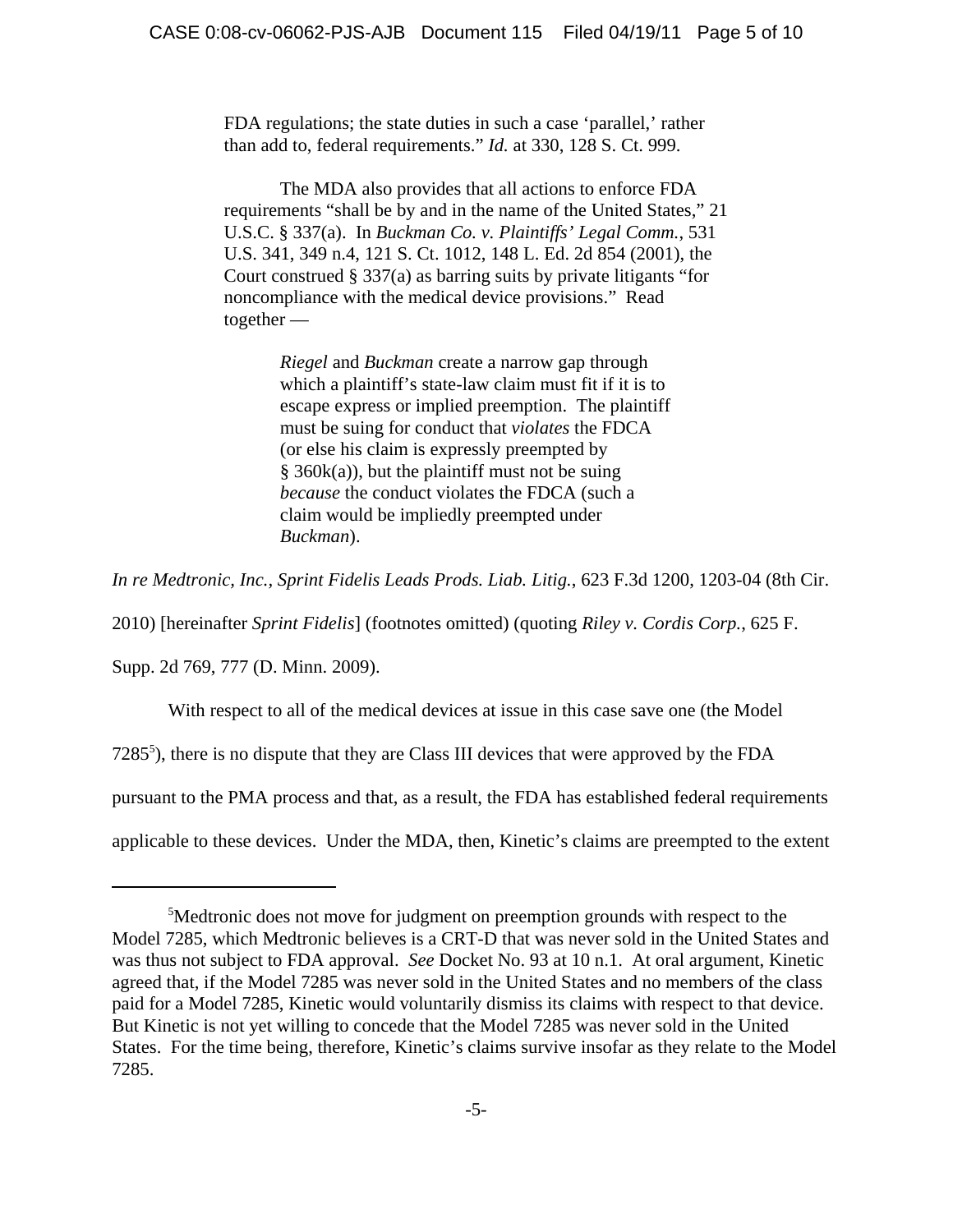#### CASE 0:08-cv-06062-PJS-AJB Document 115 Filed 04/19/11 Page 6 of 10

that they would impose requirements that relate to the safety or effectiveness of these devices and that are either different from or in addition to the requirements imposed under the FDCA.

All but two of Kinetic's claims are based on allegations that Medtronic failed to disclose the defects in the devices and that Medtronic affirmatively misrepresented the safety and effectiveness of the devices. At times in its complaint, Kinetic seems to focus on misrepresentations and omissions allegedly made to doctors and patients. At other times, Kinetic seems to focus on misrepresentations and omissions allegedly made to the FDA. Under either theory, though, Kinetic's claims are squarely preempted under § 360k, *Riegel*, and *Sprint Fidelis*.

With respect to Medtronic's communications to doctors and patients, Kinetic does not claim that Medtronic failed to include FDA-approved warnings and disclosures with the devices. Rather, Kinetic seeks to hold Medtronic liable for failing to include *additional* warnings specifically, a warning about the devices' battery problems and resulting high risk of failure. But Kinetic admits that there is no federal requirement that Medtronic disclose this information to doctors or patients. Because there is no such requirement under the FDCA, Kinetic is seeking to use state law to impose requirements on Medtronic that are "different from, or in addition to," the requirements imposed by the FDCA. 21 U.S.C. § 360k(a)(1); *see Sprint Fidelis*, 623 F.3d at 1205. Kinetic cannot do this under § 360k.

With respect to Medtronic's communications to the FDA, Kinetic alleges that Medtronic violated federal regulations that required Medtronic to disclose the battery problems to the FDA. *See, e.g.*, 21 C.F.R. § 803.50. But to avoid being impliedly preempted under *Buckman*, a claim must "rely[] on traditional state tort law which had predated the federal enactments in

-6-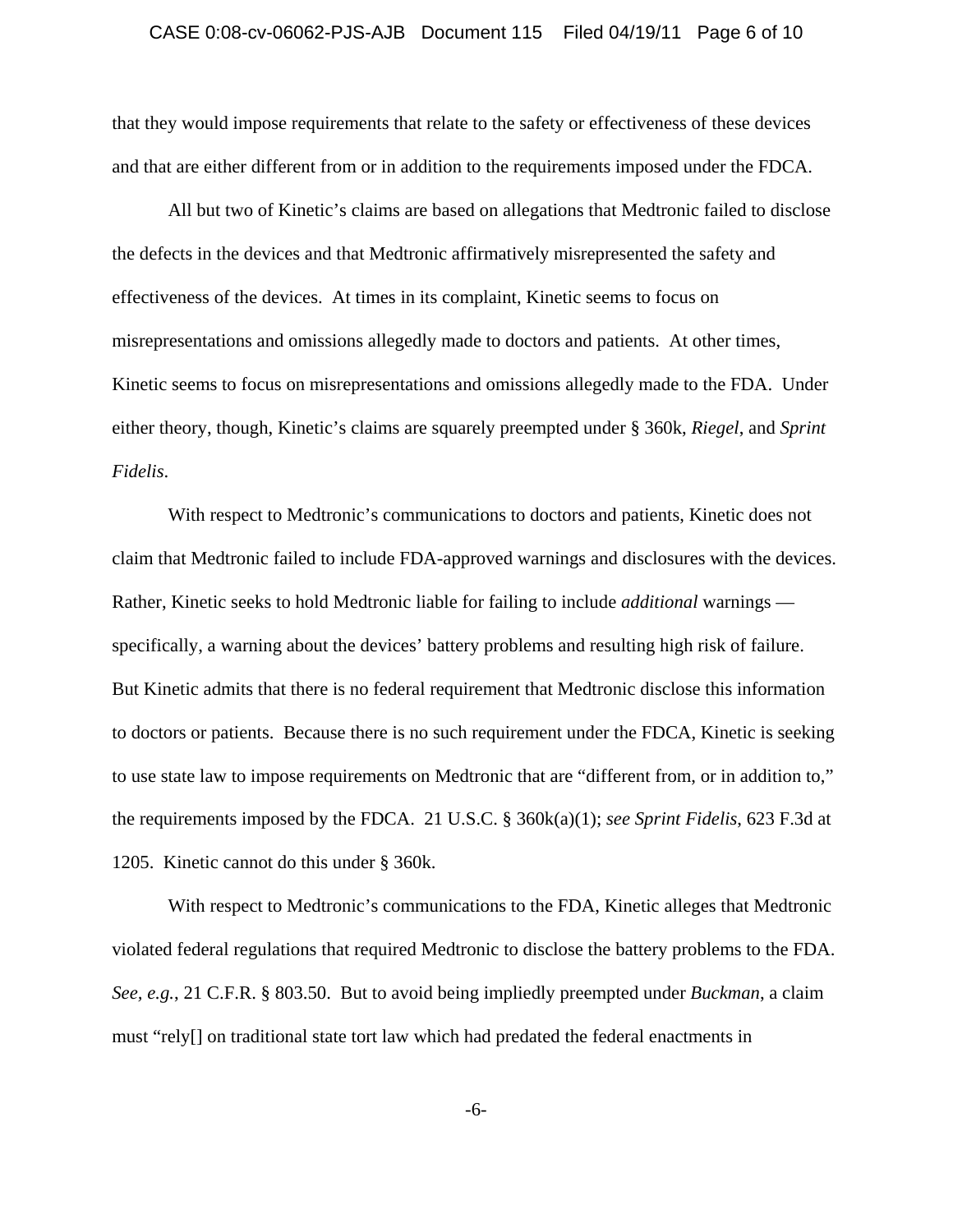#### CASE 0:08-cv-06062-PJS-AJB Document 115 Filed 04/19/11 Page 7 of 10

question[]." *Buckman Co.*, 531 U.S. at 353. "In other words, the conduct on which the claim is premised must be the type of conduct that would traditionally give rise to liability under state law — and that would give rise to liability under state law even if the FDCA had never been enacted." *Riley v. Cordis Corp.*, 625 F. Supp. 2d 769, 777 (D. Minn. 2009). Obviously, a claim premised on a defendant's violation of an FDA regulation requiring that information be reported to the FDA is not a claim "that would give rise to liability under state law even if the FDCA had never been enacted." *Id.* It is, instead, "simply an attempt by private parties to enforce the MDA" — an attempt that is preempted under *Buckman*. *See Sprint Fidelis*, 623 F.3d at 1205-06.

Kinetic's claims that Medtronic falsely represented and warranted the safety of the devices are likewise preempted. The amended complaint relies entirely on general warranties and representations by Medtronic that the devices were "safe," Am. Compl. ¶¶ 31, 35, 45(*l*), 55, 59, 67, 93,109, "sound," *id.* ¶¶ 36, 49, 55, 59, 107, "reliable," *id.* ¶¶ 36, 49, 61, 107, 109, "effective," *id.* ¶¶ 67, 93, "non-defective," *id.* ¶ 60, and "fit and proper for [their] intended use," *id.* ¶ 93. These allegations are materially indistinguishable from the allegations in *Sprint Fidelis* that Medtronic had warranted and represented the Sprint Fidelis leads as "safe, effective, fit and proper for their intended use."6 *Sprint Fidelis*, 623 F.3d at 1207. The Eighth Circuit held that claims based on such representations are preempted: "To succeed on the express warranty claim asserted in this case, Plaintiffs must persuade a jury that Sprint Fidelis Leads were not safe and effective, a finding that would be contrary to the FDA's approval of the PMA Supplement."

<sup>6</sup> To be sure, Kinetic sometimes uses the adverb "mechanically" to modify these adjectives. *See, e.g.*, Am. Compl. ¶¶ 36, 55. But representations about the soundness and reliability of mechanical devices necessarily include their mechanical qualities; adding the qualifier "mechanically" does not change the nature of the representation.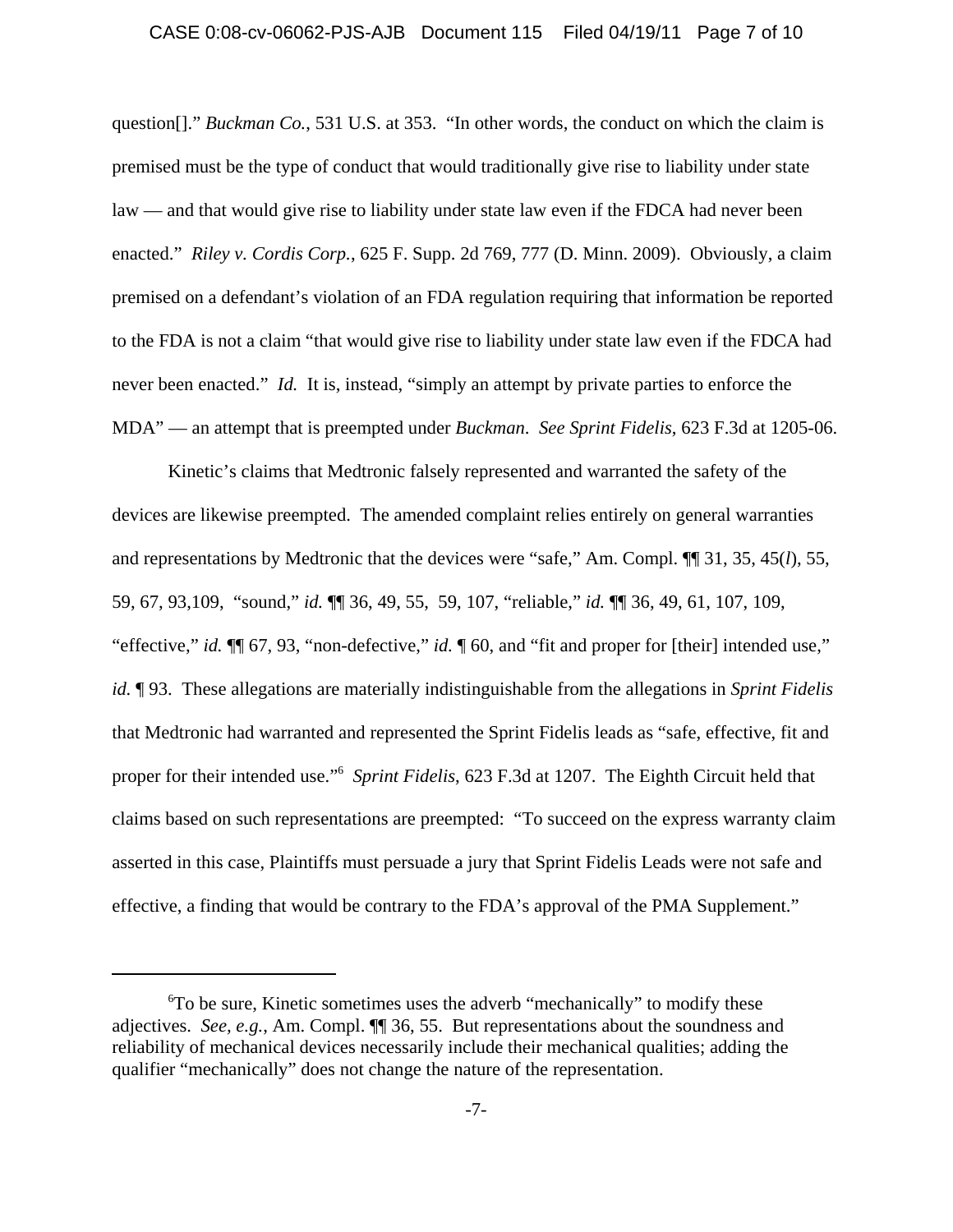#### CASE 0:08-cv-06062-PJS-AJB Document 115 Filed 04/19/11 Page 8 of 10

*Sprint Fidelis*, 623 F.3d at 1208. Similarly, to succeed on their consumer-protection, expresswarranty, and unjust-enrichment claims in this case, Kinetic would have to persuade a jury that the devices were not "safe," "sound," "reliable," "effective," "non-defective," and "fit and proper for [their] intended use" — which is no different than persuading a jury that the devices are not "safe and effective." These claims are therefore preempted under *Sprint Fidelis*.

Kinetic suggests that it should be allowed to take discovery to determine whether Medtronic made any warranties or representations beyond the general ones regarding safety and effectiveness alleged in the amended complaint. Kinetic misunderstands the purpose of discovery. A plaintiff is permitted to take discovery to find evidence to support a properly pleaded claim for relief; a plaintiff is not permitted to take discovery to fish for claims of which it is not aware. Because the misrepresentation, express-warranty, and unjust-enrichment claims pleaded by Kinetic are clearly preempted (with the exception of the claims related to the Model 7285 device), Kinetic is not entitled to take discovery on those claims.

As noted, two of Kinetic's claims are *not* based on Medtronic's alleged misrepresentations and omissions about the safety and effectiveness of the devices. Those claims are for breach of implied warranty (Count VII) and "breach of assumed contractual warranty obligations" (Count VIII).

Count VII alleges that, in breach of the implied warranty of merchantability, the devices were unsafe and defective. As Kinetic more or less conceded at oral argument, this claim is clearly preempted by § 360k. If a jury were to agree with Kinetic that the devices were unsafe and defective, then state law would impose liability on Medtronic for selling devices that Medtronic is authorized to sell under federal law — a result that would obviously impose state-

-8-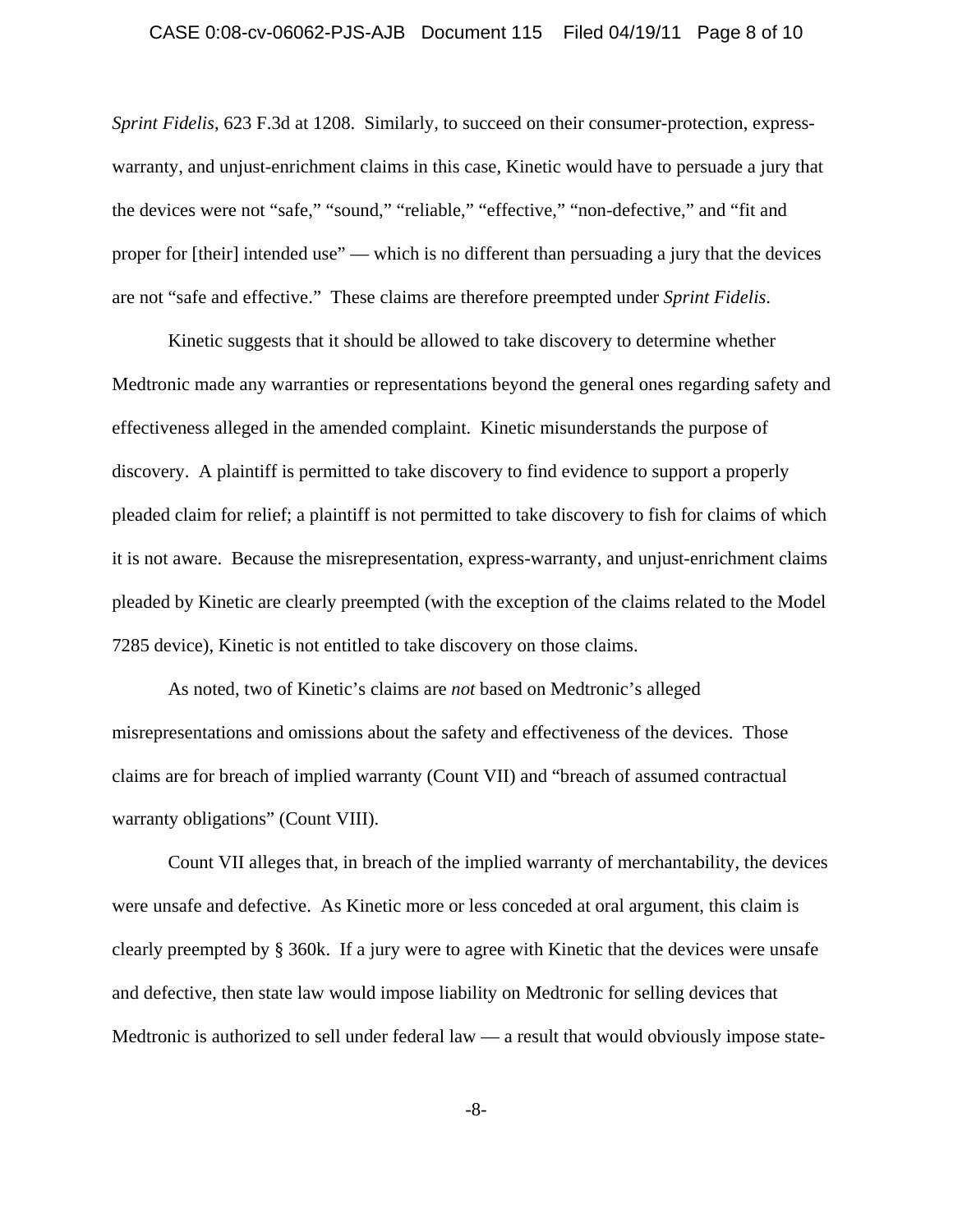#### CASE 0:08-cv-06062-PJS-AJB Document 115 Filed 04/19/11 Page 9 of 10

law requirements "different from, or in addition to" the requirements imposed under the FDCA. *See In re Medtronic, Inc., Sprint Fidelis Leads Prods. Liab. Litig.*, 592 F. Supp. 2d 1147, 1164 (D. Minn. 2009) (rejecting implied-warranty claim), *aff'd*, 623 F.3d 1200 (8th Cir. 2010).

In Count VIII, Kinetic claims that Medtronic breached certain "assumed contractual warranty obligations." The amended complaint leaves unclear the exact basis of this claim. At oral argument, however, Kinetic clarified that it is alleging that Medtronic promised patients in whom the devices had been implanted that Medtronic would pay certain costs associated with removing and replacing the devices. Kinetic apparently alleges that, by not making such payments to third-party payors (such as Kinetic), Medtronic breached the promise that it made to patients. At oral argument, Medtronic conceded that, as clarified by Kinetic, Count VIII has nothing to do with the safety or effectiveness of the devices and thus is not preempted by § 360k. The Court therefore denies Medtronic's motion with respect to Count VIII.

#### ORDER

Based on the foregoing, and on all of the files, records, and proceedings herein, IT IS HEREBY ORDERED THAT:

- 1. Defendant's motion for judgment on the pleadings [Docket No. 91] is GRANTED IN PART and DENIED IN PART.
- 2. Defendant's motion is GRANTED as to Counts I, II, III, IV, V, VI, VII and IX in plaintiff's amended complaint [Docket No. 57] with respect to all devices at issue except the Model 7285 device, and those claims are DISMISSED WITH PREJUDICE AND ON THE MERITS.